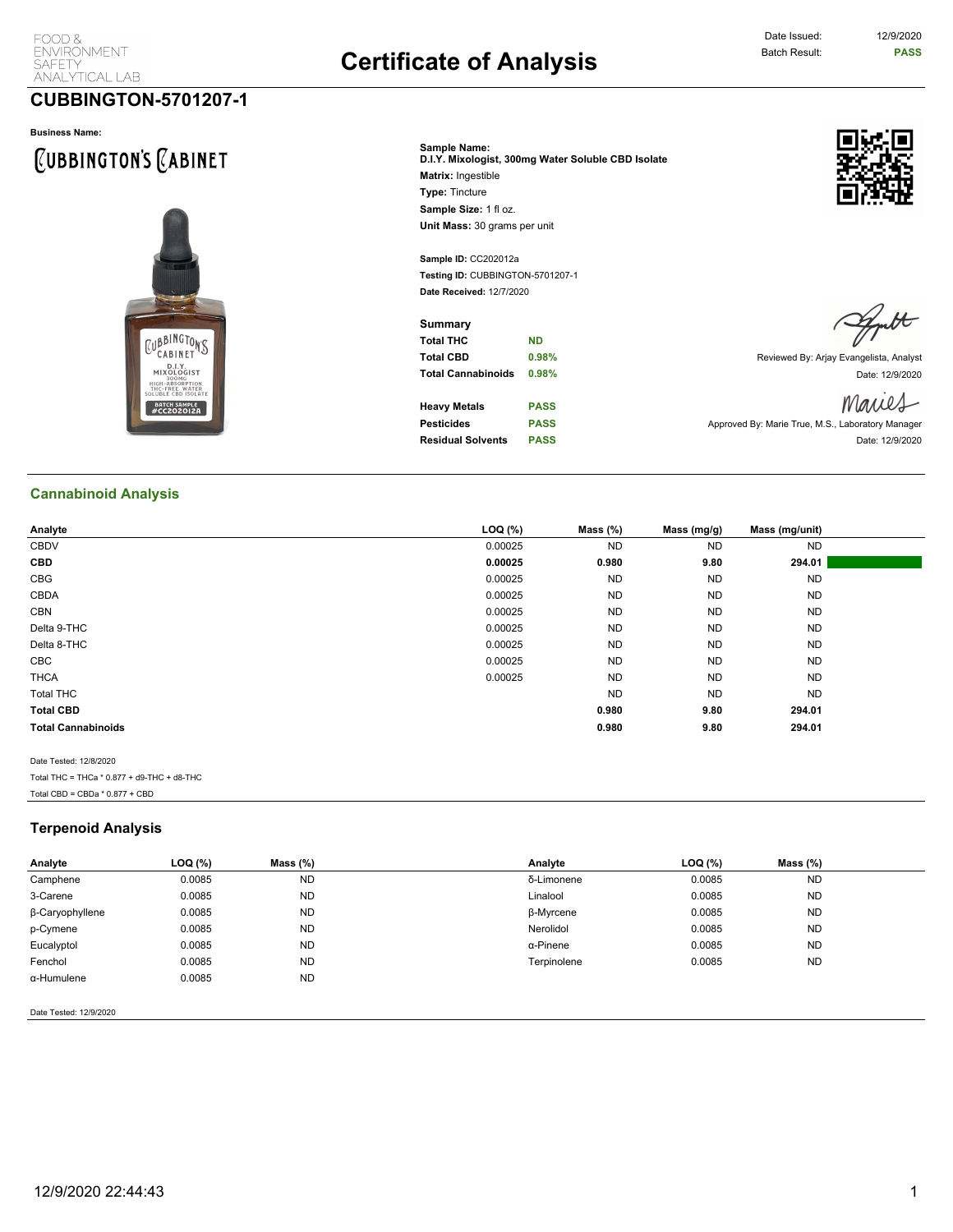### **CUBBINGTON-5701207-1**

#### **Business Name:**

# CUBBINGTON'S CABINET



| Sample Name:<br>D.I.Y. Mixologist, 300mg Water Soluble CBD Isolate |
|--------------------------------------------------------------------|
| <b>Matrix: Ingestible</b>                                          |
| <b>Type: Tincture</b>                                              |
| Sample Size: 1 fl oz.                                              |
| Unit Mass: 30 grams per unit                                       |

**Sample ID:** CC202012a **Testing ID:** CUBBINGTON-5701207-1 **Date Received:** 12/7/2020

**Summary Total THC ND**

**Heavy Metals PASS Pesticides PASS PASS** Approved By: Marie True, M.S., Laboratory Manager



**Total CBD 0.98% 1.4 CBD 0.98% 1.5 CD Reviewed By: Arjay Evangelista, Analyst Total Cannabinoids 0.98%** Date: 12/9/2020

Maries

**Residual Solvents PASS Date: 12/9/2020** 

**Pesticide Analysis Pass**

| Analyte                | $LOQ$ ( $\mu$ g/g) | Limit $(\mu g/g)$ | Mass $(\mu g/g)$ | <b>Status</b> |  |
|------------------------|--------------------|-------------------|------------------|---------------|--|
| Abamectin              | 0.05               | 0.10              | <b>ND</b>        | Pass          |  |
| Bifenazate             | 0.05               | 0.10              | <b>ND</b>        | Pass          |  |
| Bifenthrin             | 0.05               | 3.00              | <b>ND</b>        | Pass          |  |
| Boscalid               | 0.05               | 0.10              | <b>ND</b>        | Pass          |  |
| Ethoprophos            | 0.05               | $\mathbf 0$       | <b>ND</b>        | Pass          |  |
| Etoxazole              | 0.05               | 0.1               | <b>ND</b>        | Pass          |  |
| Imidacloprid           | 0.05               | 5                 | <b>ND</b>        | Pass          |  |
| Myclobutanil           | 0.05               | 0.1               | <b>ND</b>        | Pass          |  |
| Piperonyl Butoxide     | 0.05               | 3                 | <b>ND</b>        | Pass          |  |
| Pyrethrins             | 0.05               | 0.5               | <b>ND</b>        | Pass          |  |
| Spinosad               | 0.05               | 0.1               | <b>ND</b>        | Pass          |  |
| Spiromesifen           | 0.05               | 0.1               | <b>ND</b>        | Pass          |  |
| Spirotetramat          | 0.05               | 0.1               | <b>ND</b>        | Pass          |  |
| Date Tested: 12/8/2020 |                    |                   |                  |               |  |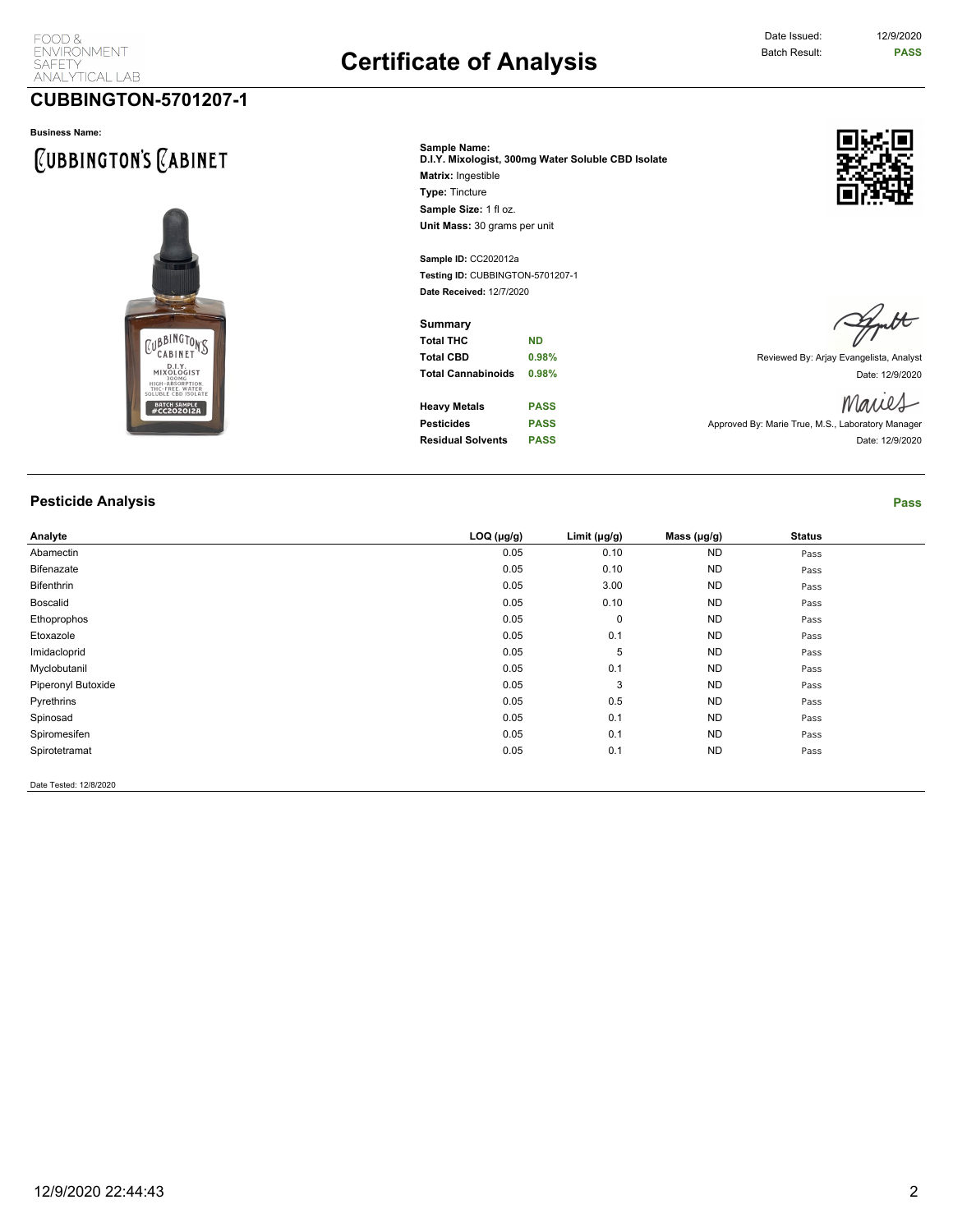## Date Issued: 12/9/2020

### **CUBBINGTON-5701207-1**

#### **Business Name:**

# **CUBBINGTON'S CABINET**



**Sample ID:** CC202012a **Testing ID:** CUBBINGTON-5701207-1 **Date Received:** 12/7/2020

**Summary Total THC ND**

**Heavy Metals PASS Pesticides PASS PASS Approved By: Marie True, M.S., Laboratory Manager** 



**Total CBD 0.98% 10.98% 10.98% Reviewed By: Arjay Evangelista, Analyst Total Cannabinoids 0.98% Date: 12/9/2020** Date: 12/9/2020

Maries

**Residual Solvents PASS Date: 12/9/2020** 

**Residual Solvents Analysis Pass**

| Analyte              | $LOQ$ ( $\mu$ g/g) | Limit $(\mu g/g)$ | Mass $(\mu g/g)$ | <b>Status</b> |  |
|----------------------|--------------------|-------------------|------------------|---------------|--|
| Acetone              | 100                | 5000              | <b>ND</b>        | Pass          |  |
| Acetonitrile         | 100                | 410               | <b>ND</b>        | Pass          |  |
| Benzene              |                    |                   | <b>ND</b>        | Pass          |  |
| <b>Butane</b>        | 100                | 5000              | <b>ND</b>        | Pass          |  |
| Chloroform           |                    |                   | <b>ND</b>        | Pass          |  |
| 1,2-Dichloroethane   |                    |                   | <b>ND</b>        | Pass          |  |
| Ethanol              | 100                | 5000              | <b>ND</b>        | Pass          |  |
| <b>Ethyl Acetate</b> | 100                | 5000              | <b>ND</b>        | Pass          |  |
| <b>Ethyl Ether</b>   | 100                | 5000              | <b>ND</b>        | Pass          |  |
| Ethylene Oxide       |                    |                   | <b>ND</b>        | Pass          |  |
| Heptane              | 100                | 5000              | <b>ND</b>        | Pass          |  |
| n-Hexane             | 100                | 290               | <b>ND</b>        | Pass          |  |
| Isopropanol          | 100                | 5000              | <b>ND</b>        | Pass          |  |
| Methanol             | 100                | 3000              | <b>ND</b>        | Pass          |  |
| Methylene Chloride   |                    |                   | <b>ND</b>        | Pass          |  |
| Pentane              | 100                | 5000              | <b>ND</b>        | Pass          |  |
| Propane              | 100                | 5000              | <b>ND</b>        | Pass          |  |
| Toluene              | 100                | 890               | <b>ND</b>        | Pass          |  |
| Trichloroethylene    |                    |                   | <b>ND</b>        | Pass          |  |
| Xylenes              | 100                | 2170              | <b>ND</b>        | Pass          |  |
|                      |                    |                   |                  |               |  |

Date Tested: 12/8/2020

#### **Heavy Metals Analysis Pass**

| Analyte                | LOG (µg/g) | Limit (µg/g) | Mass (µg/g) | <b>Status</b> |  |
|------------------------|------------|--------------|-------------|---------------|--|
| Arsenic                | 0.050      | 0.2          | <b>ND</b>   | Pass          |  |
| Cadmium                | 0.050      | 0.2          | <b>ND</b>   | Pass          |  |
| Lead                   | 0.125      | 0.5          | <b>ND</b>   | Pass          |  |
| Mercury                | 0.025      | 0.1          | <b>ND</b>   | Pass          |  |
|                        |            |              |             |               |  |
| Date Tested: 12/9/2020 |            |              |             |               |  |